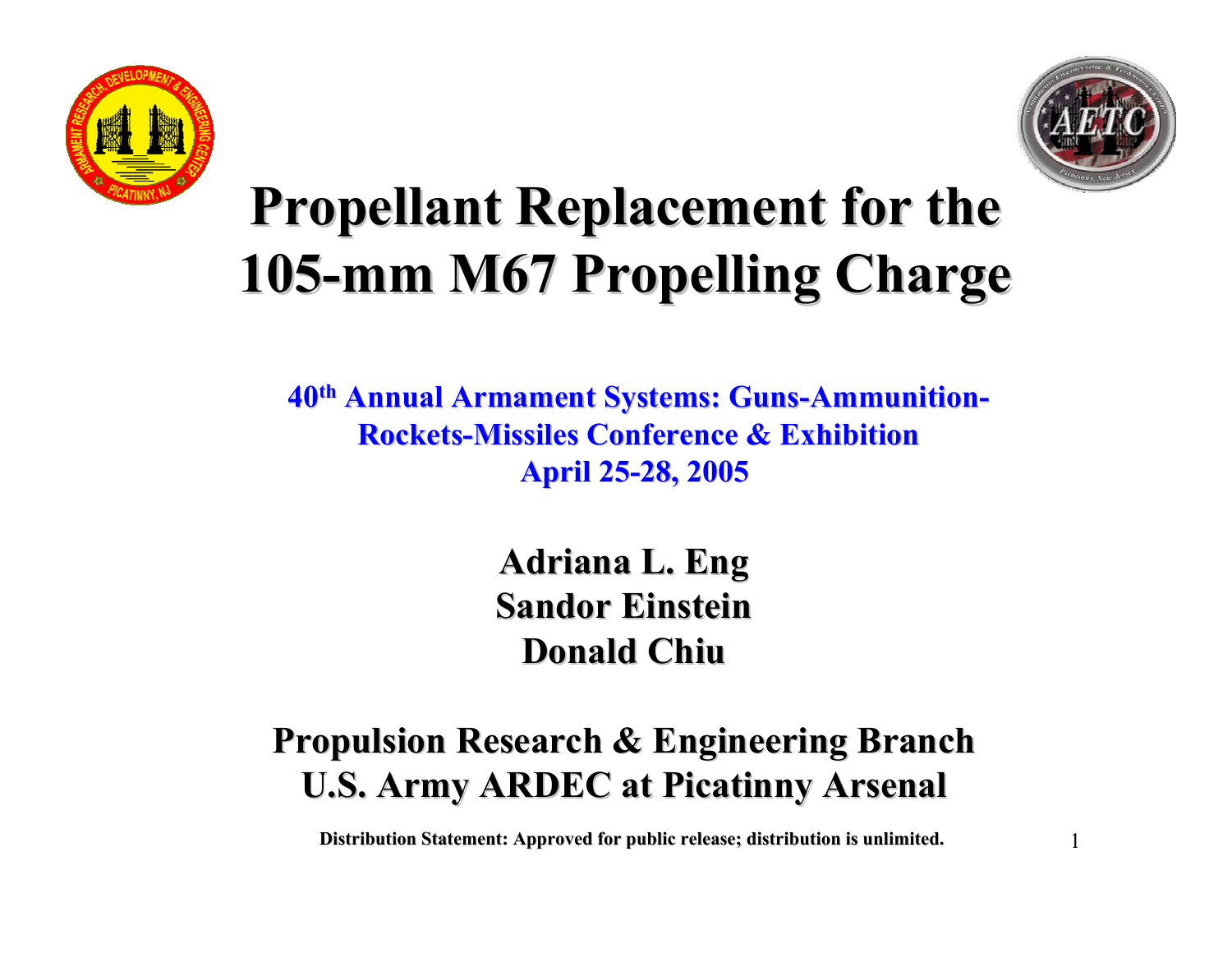### **ITEM DESCRIPTION ITEM DESCRIPTION**

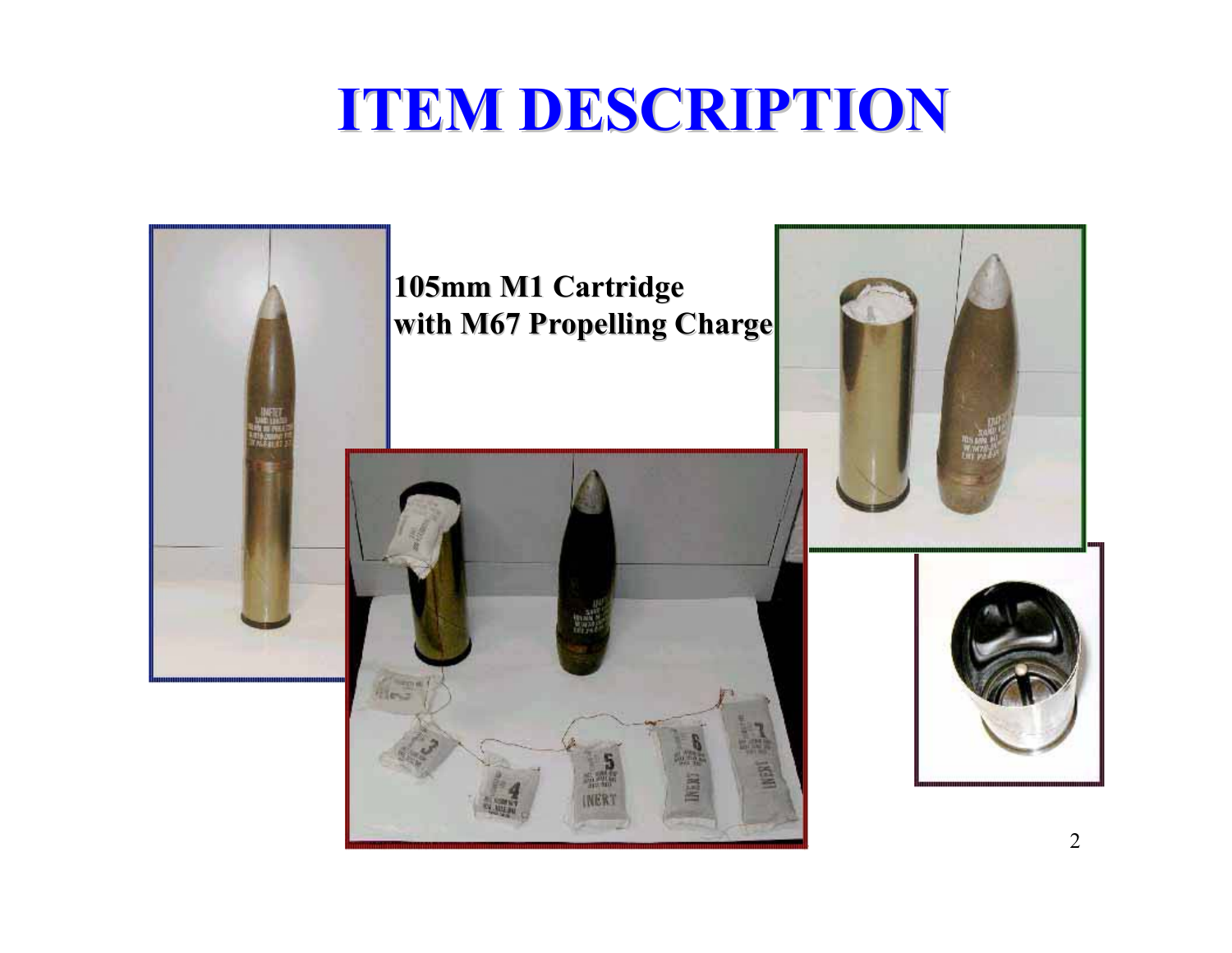# **BACKGROUND BACKGROUND**

#### **HAZARDOUS MATERIALS IN M67 CHARGE**

<sup>9</sup>**Toxic lead Toxic lead decoppering decoppering agen<sup>t</sup>**

◆ **M1** propellant ingredients (DNT, DBP, DPA) **hazardous to health & environment hazardous to health & environment**



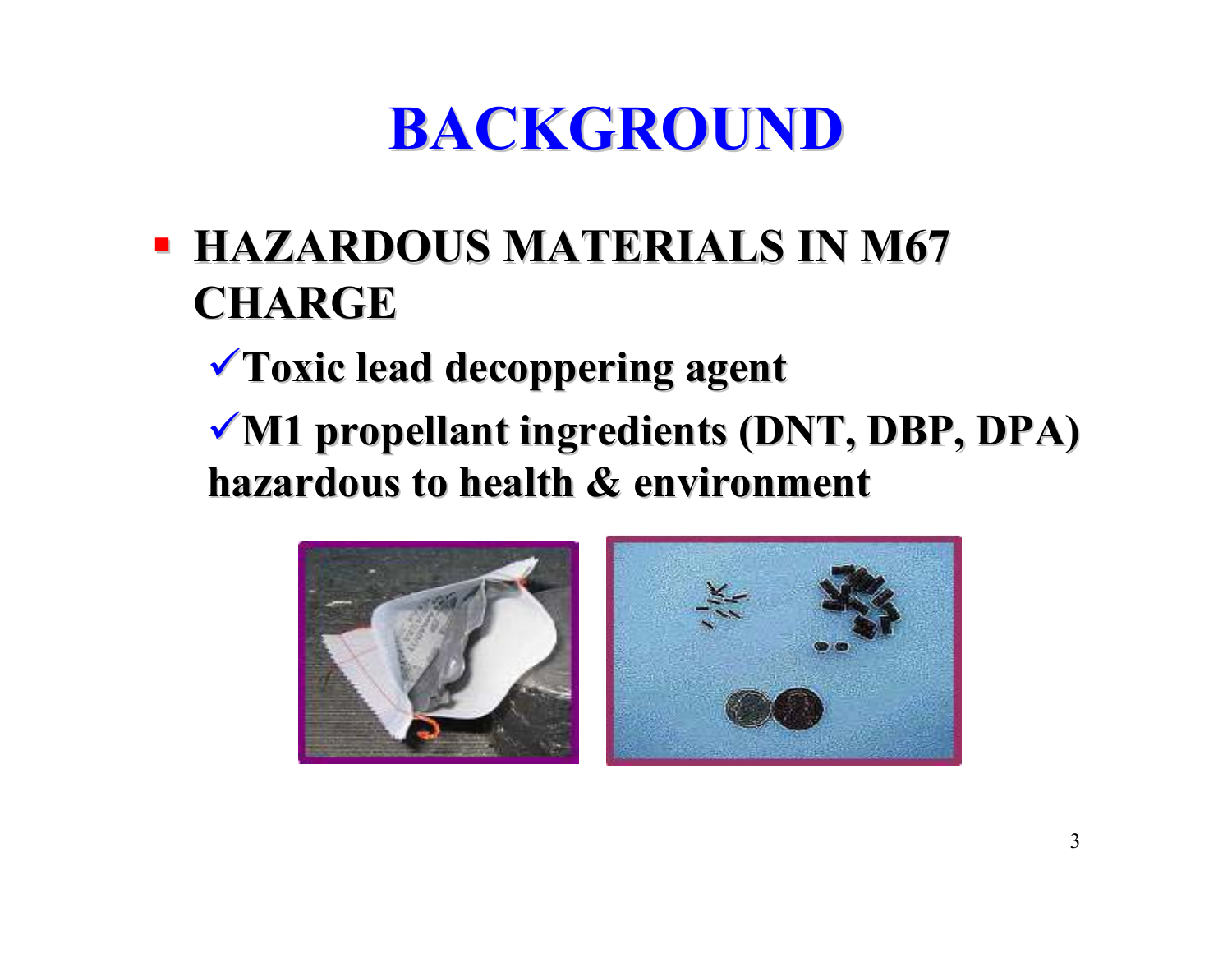# **BACKGROUND (CON'T)**

 **FOREIGN SOLE SOURCE FOREIGN SOLE SOURCE**9**Dinitrotoluene Dinitrotoluene from a foreign country from a foreign country PROPELLANT INVENTORY: M1 MP DEPLETED BY FY03; M1 SP BY FY07 DEPLETED BY FY03; M1 SP BY FY07**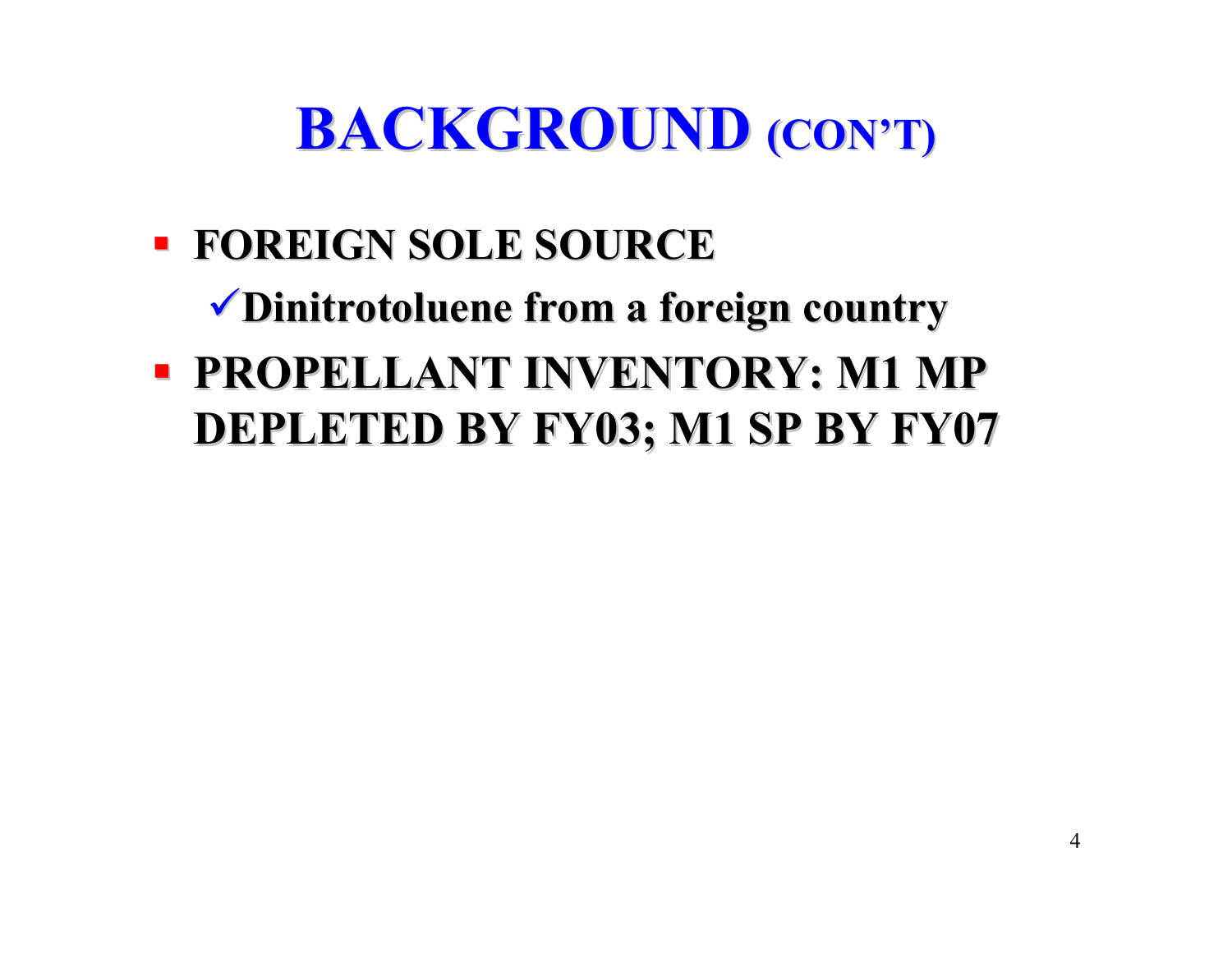### **OBJECTIVES OBJECTIVES**

- **P** Replace hazardous M1 propellant with **environmentally compliant PAP7993 environmentally compliant PAP7993 propellant propellant**
- **P** Replace toxic lead decoppering agent **with nontoxic decoppering agent**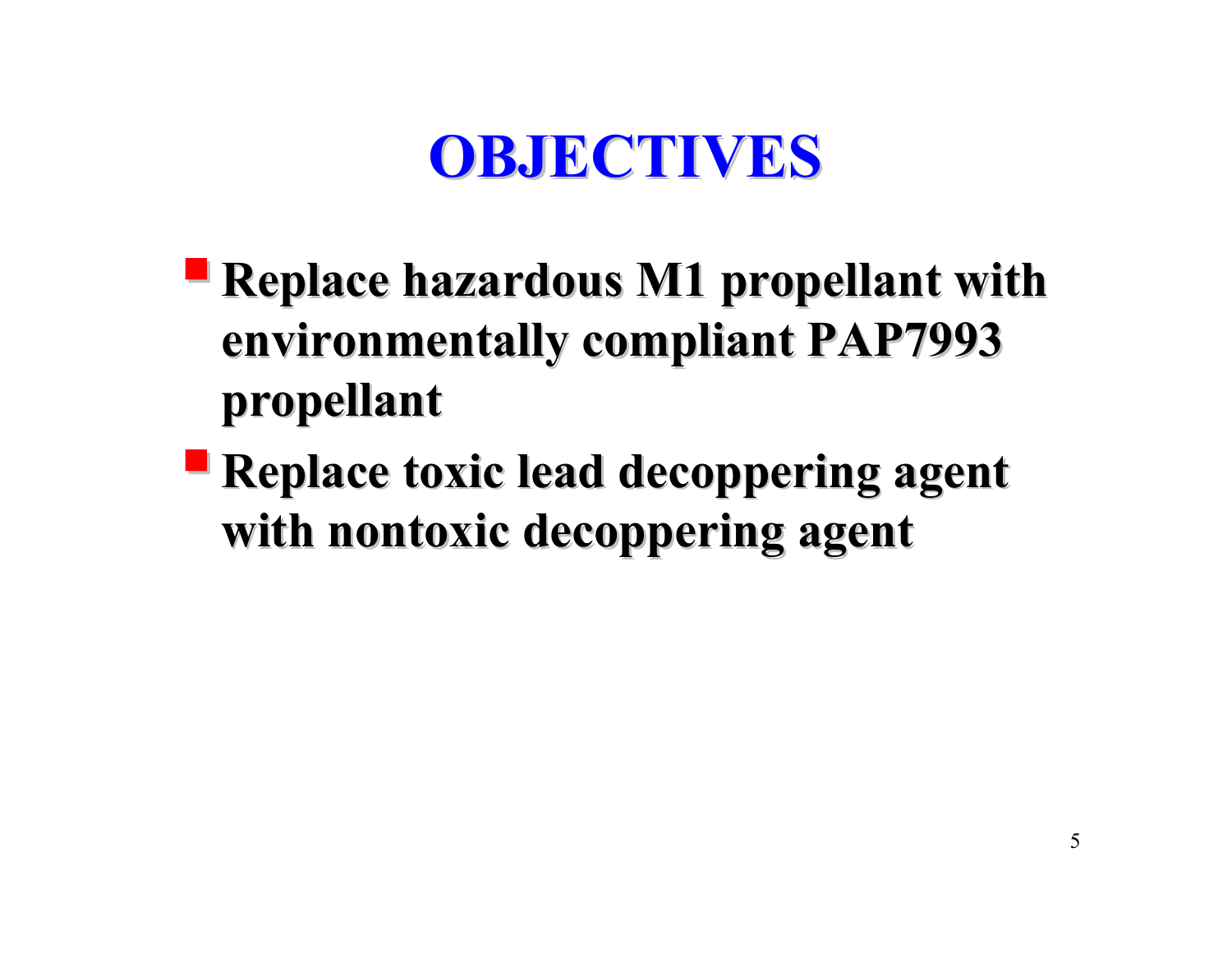### **PROJECT PLAN PROJECT PLAN**

## **PROPELLANT IMPROVEMENT PROPELLANT IMPROVEMENT**

**Reformulate PAP7993 with Reformulate PAP7993 with**

#### **More effective stabilizer to reduce More effective stabilizer to reduce propellant out propellant out-gassing gassing**

**Nontoxic Nontoxic decoppering decoppering agen<sup>t</sup>**

- **Preliminary safety/sensitivity, accelerated Preliminary safety/sensitivity, accelerated aging and closed bomb tests aging and closed bomb tests**
- **Producibility Producibility**
	- **SP webs: 0.011", 0.014", 0.017" SP webs: 0.011", 0.014", 0.017"**

**MP webs: 0.021", 0.025", 0.029" MP webs: 0.021", 0.025", 0.029"**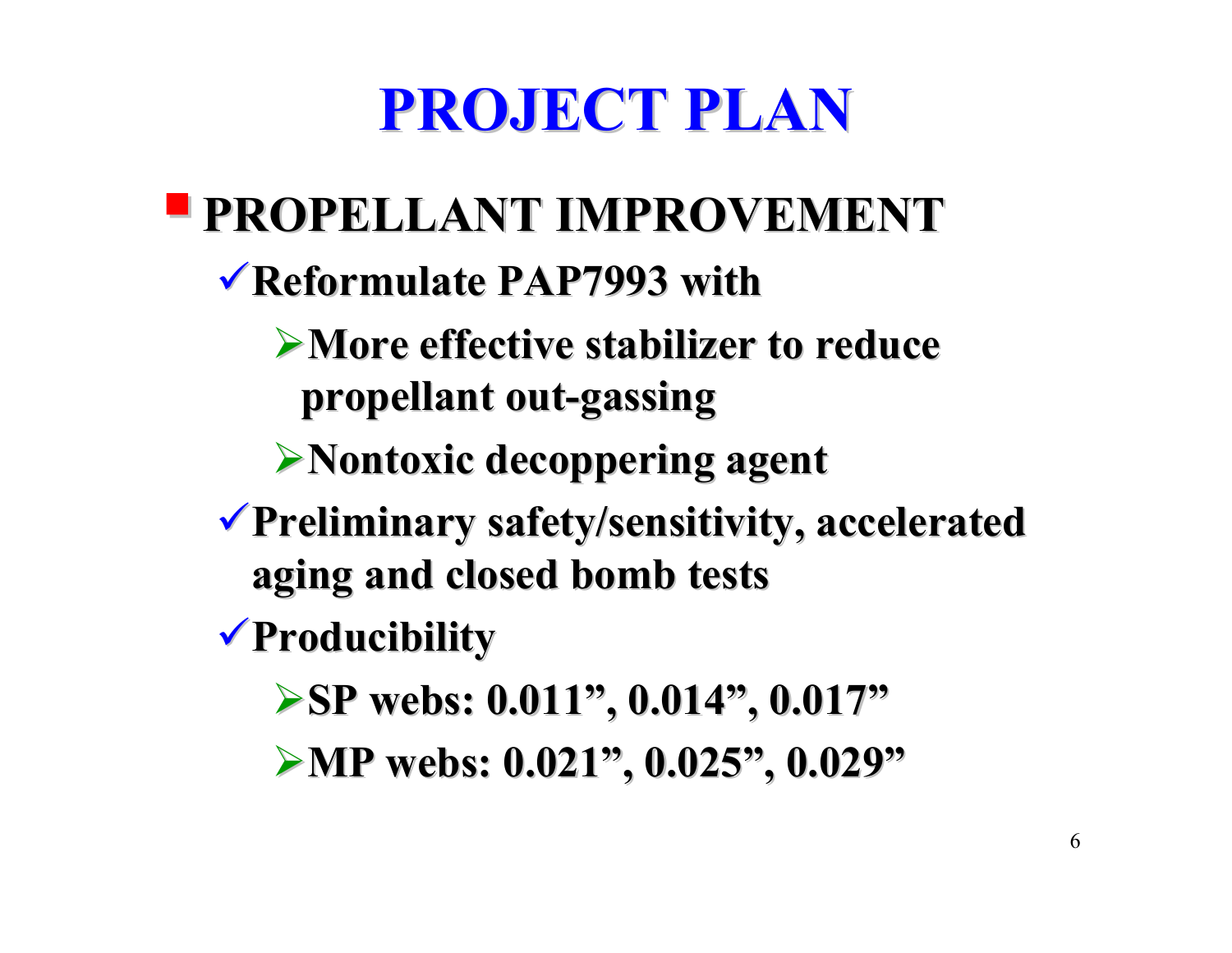# **PROJECT PLAN PROJECT PLAN (CON'T) (CON'T)**

**PROPELLANT IMPROVEMENT (CON'T)** 

#### **Initial ballistic evaluation Initial ballistic evaluation**

- **SP webs: 0.015", 0.017" SP webs: 0.015", 0.017"**
- **MP webs: 0.025", 0.029" MP webs: 0.025", 0.029"**
- **Charge weight assessments Charge weight assessments**
- **Uniformity at cold, ambient, hot Uniformity at cold, ambient, hot**
- **IBHVG2 computer simulation & modeling IBHVG2 computer simulation & modeling**

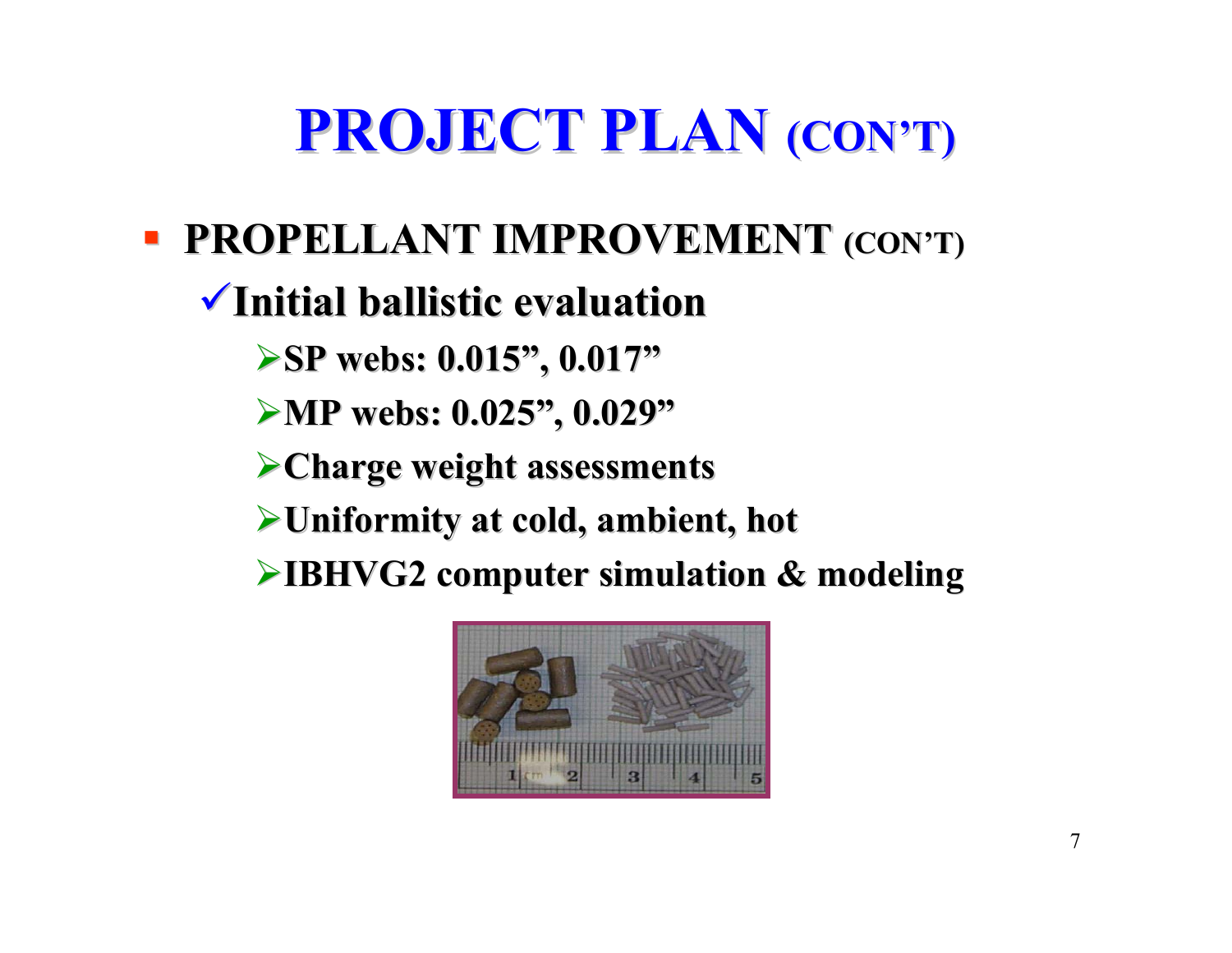### **PROJECT PLAN PROJECT PLAN (CON'T) (CON'T)**

### **PROPELLANT QUALIFICATION PROPELLANT QUALIFICATION**

- **Thermal Stability Thermal Stability**
- **Impact Sensitivity Impact Sensitivity**
- **Friction Sensitivity Friction Sensitivity**
- **Shock Sensitivity Shock Sensitivity**
- **Electrostatic Sensitivity Electrostatic Sensitivity**
- **Fast & Slow Cook Fast & Slow Cook-off**
- **Material Compatibility Material Compatibility**
- **Variation of Properties with Age Variation of Properties with Age Others**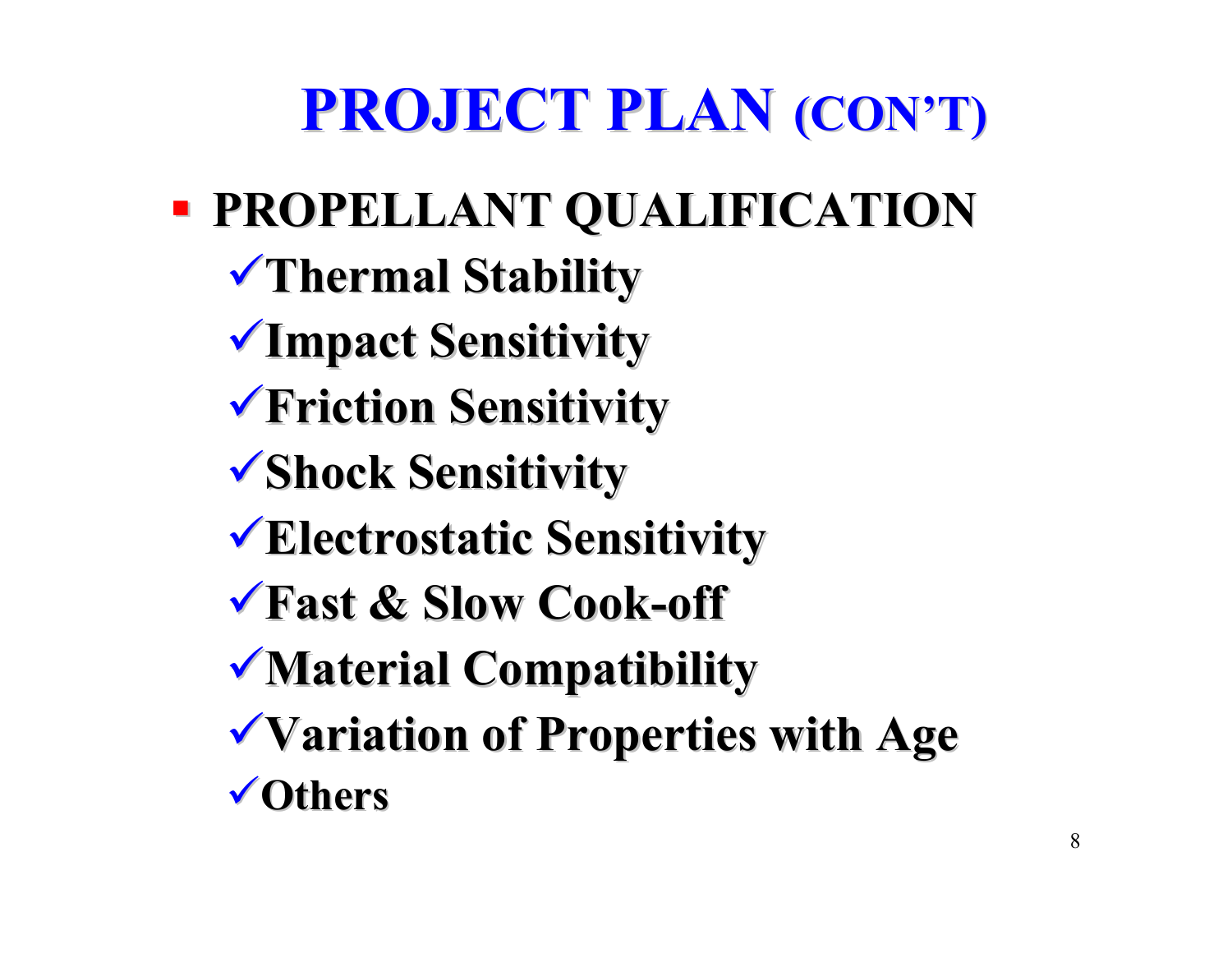# **PROJECT PLAN PROJECT PLAN (CON'T) (CON'T)**

 $\blacksquare$  **M67 PROP CHARGE QUALIFICATION** 

### 9**Ballistic Ballistic performance performance**

- ¾**Final SP and MP granulations Final SP and MP granulations**
- ¾**Charge weight assessment Charge weight assessment**
- ¾**Uniformity at cold, ambient & hot Uniformity at cold, ambient & hot**

#### <sup>9</sup>**Sequential environmental/rough Sequential environmental/rough handling handling**

**≻Vibration, loose cargo, temperature soak, drops, ballistic firings at hot and cold drops, ballistic firings at hot and cold**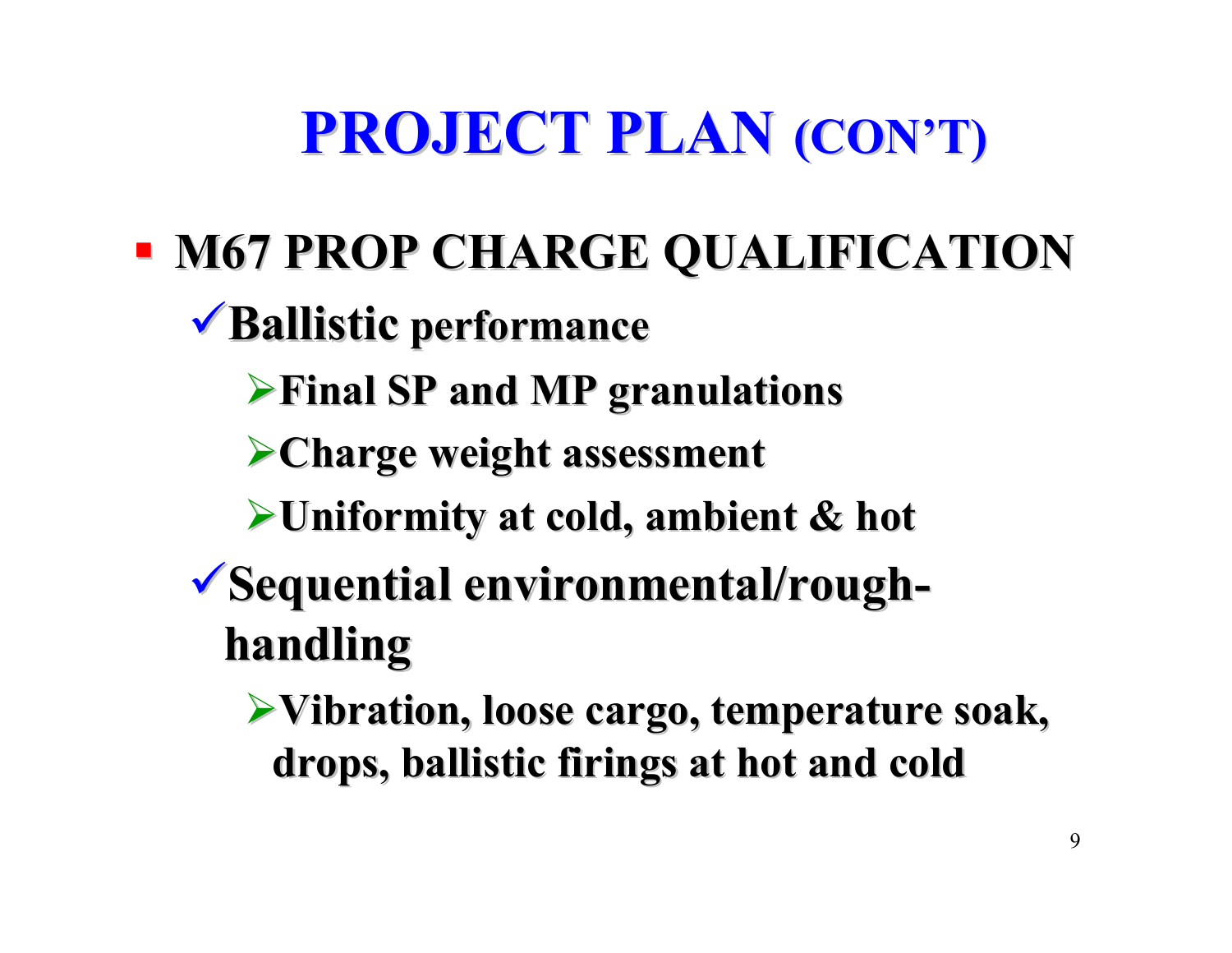# **PROJECT PLAN (CON'T) PROJECT PLAN (CON'T)**

### 9**Final hazard classification Final hazard classification**

- ¾**Confined & unconfined stacks, bonfire, Confined & unconfined stacks, bonfire, thermal stability, 12 thermal stability, 12-m drop**
- <sup>9</sup>**Propellant and propellant bags shelf Propellant and propellant bags shelf lives**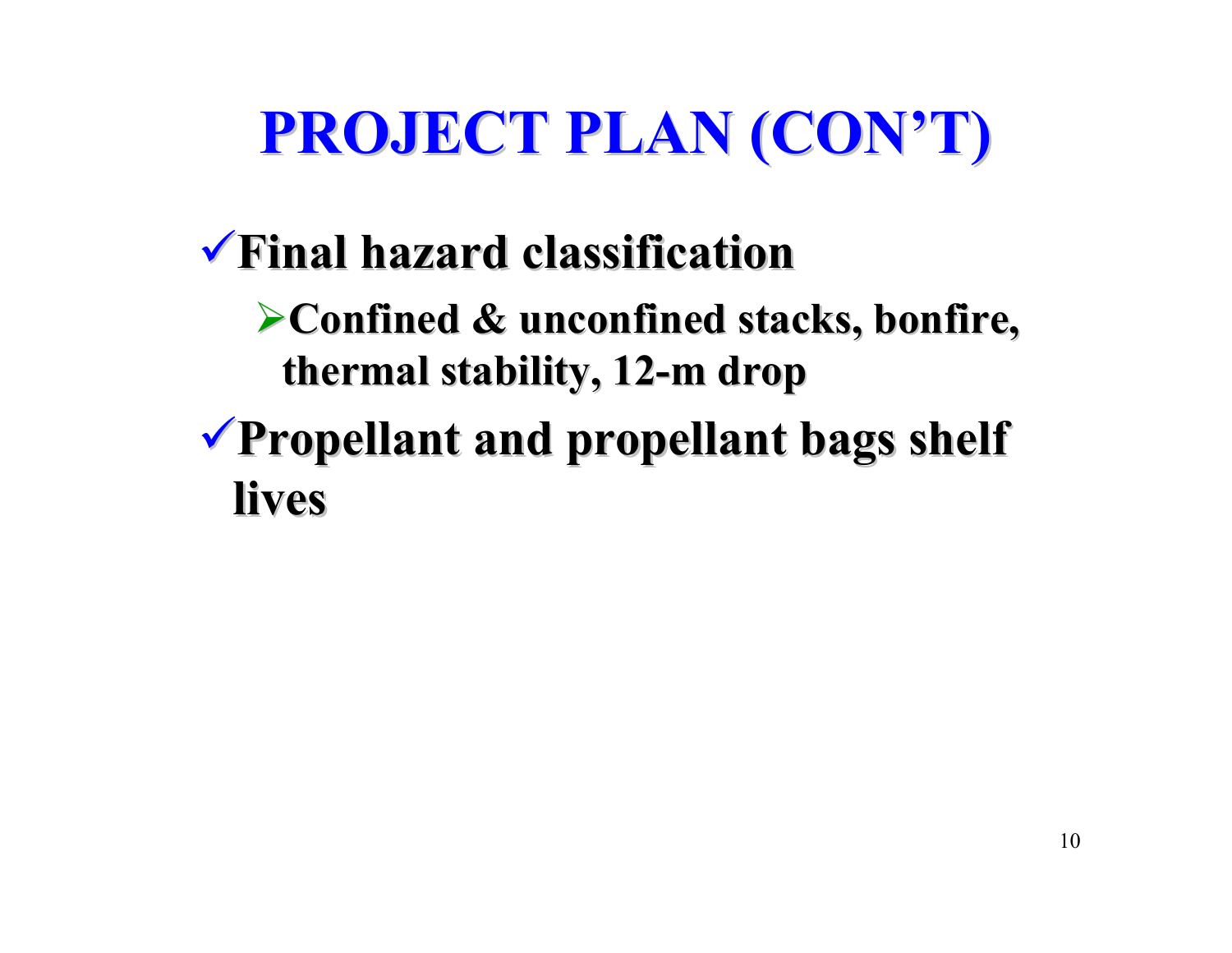### **ACCEPTANCE CRITERIA ACCEPTANCE CRITERIA**

- **Propellant to meet Energetic Materials Qualification Board requirements Qualification Board requirements**
- **Muzzle velocity variations equal/better than M1 propellant M1 propellant**
- **Low zone minimum pressure equal/better than M1 at cold temperature than M1 at cold temperature**
- **Top zone maximum pressure less than Permissible Individual Maximum Pressure (PIMP)**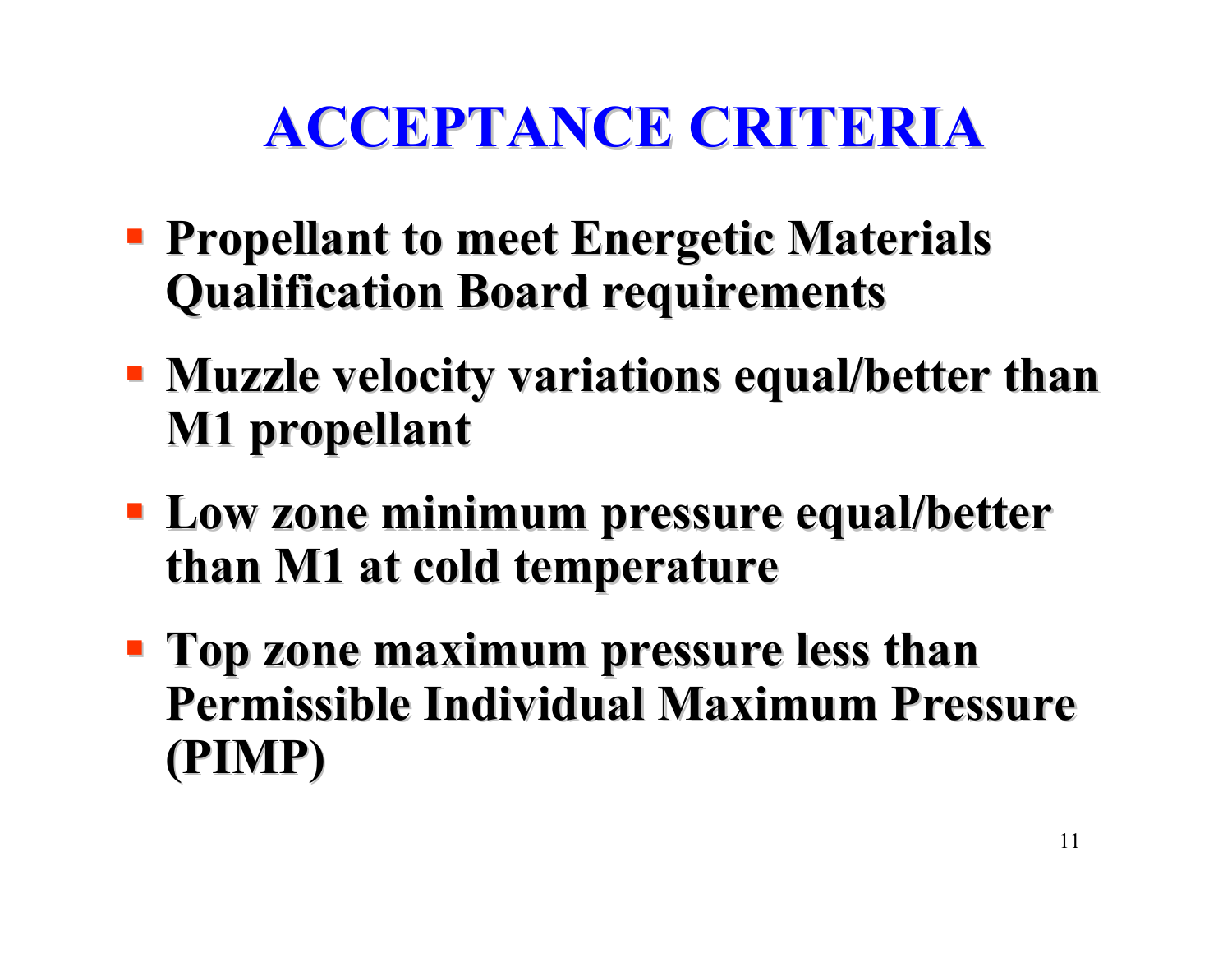# **ACCEPTANCE CRITERIA ACCEPTANCE CRITERIA (CON'T) (CON'T)**

- **Temperature sensitivity comparable to Temperature sensitivity comparable to M1**
- **PAP7993 propellant and acrylic bags PAP7993 propellant and acrylic bags**  shelf lives equal/better than those of M1 **and acrylic bags and acrylic bags**
- **M67 prop charge to pass all safety hazard tests**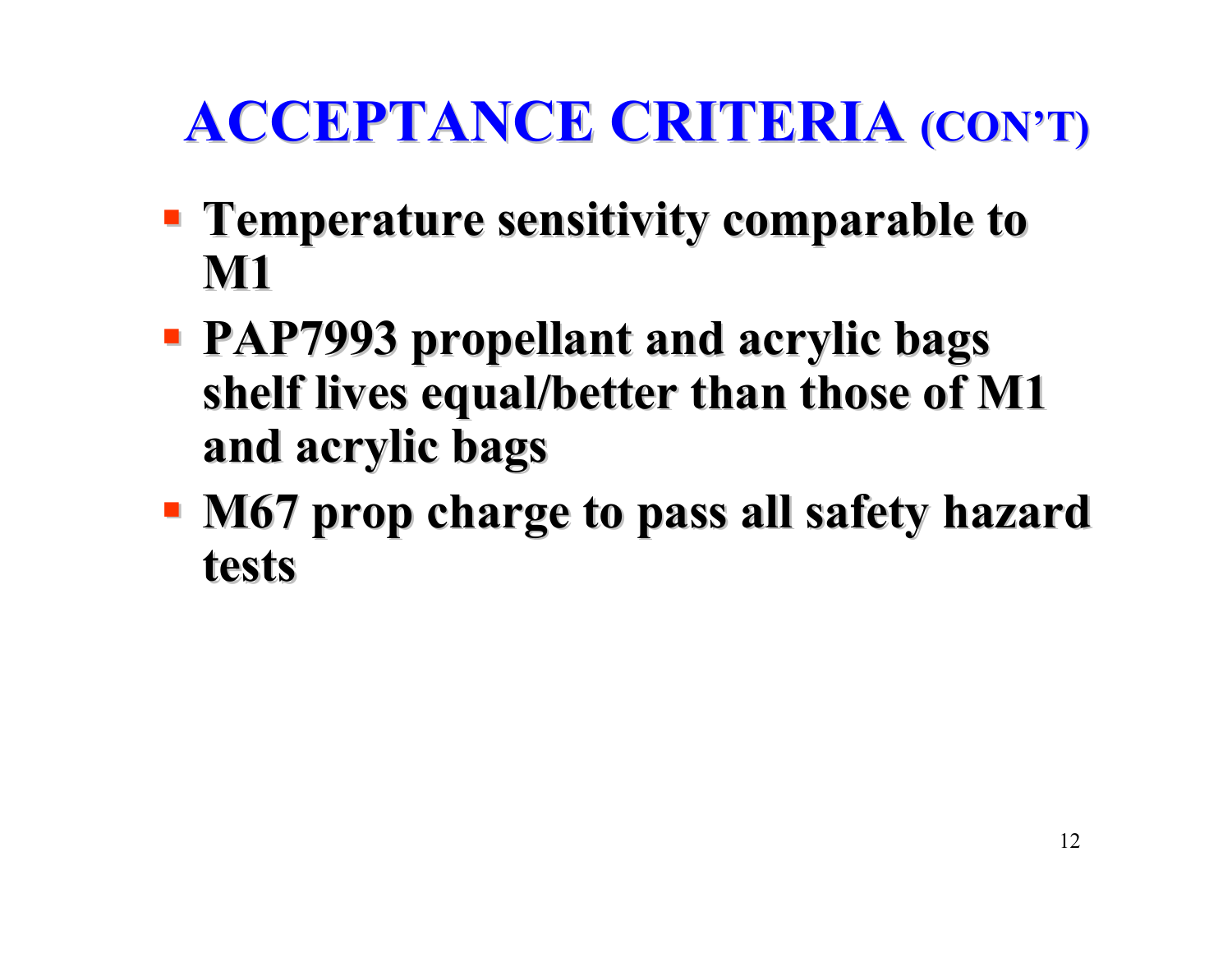# **ACCOMPLISHMENTS ACCOMPLISHMENTS**

- **Propellant improvement efforts completed Propellant improvement efforts completed**
- **Successful production of initial propellant lots at RAAP lots at RAAP**
- **First ballistic evaluation completed at YPG with satisfactory results with satisfactory results**
- **Propellant qualification near completion Propellant qualification near completion**
- **Successful production of second propellant lots at RAAP lots at RAAP**
- **Potential cost saving by elimination of lead Potential cost saving by elimination of lead foil**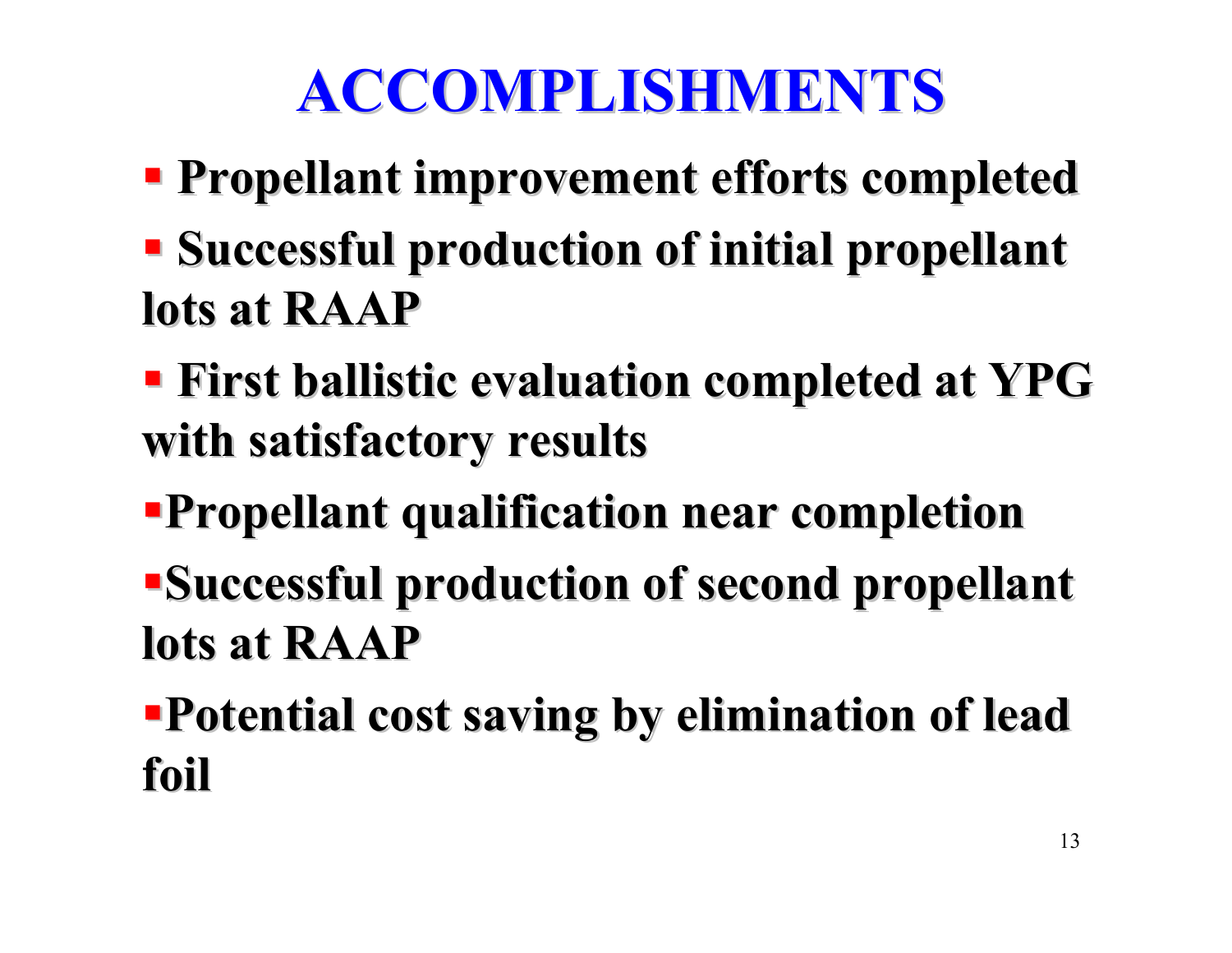# **PLANNED ACTIONS PLANNED ACTIONS**

- **Examplete propellant qualification**
- **Examplete M67 qualification**
- **Submit technical reports & Engineering Change Proposal Change Proposal**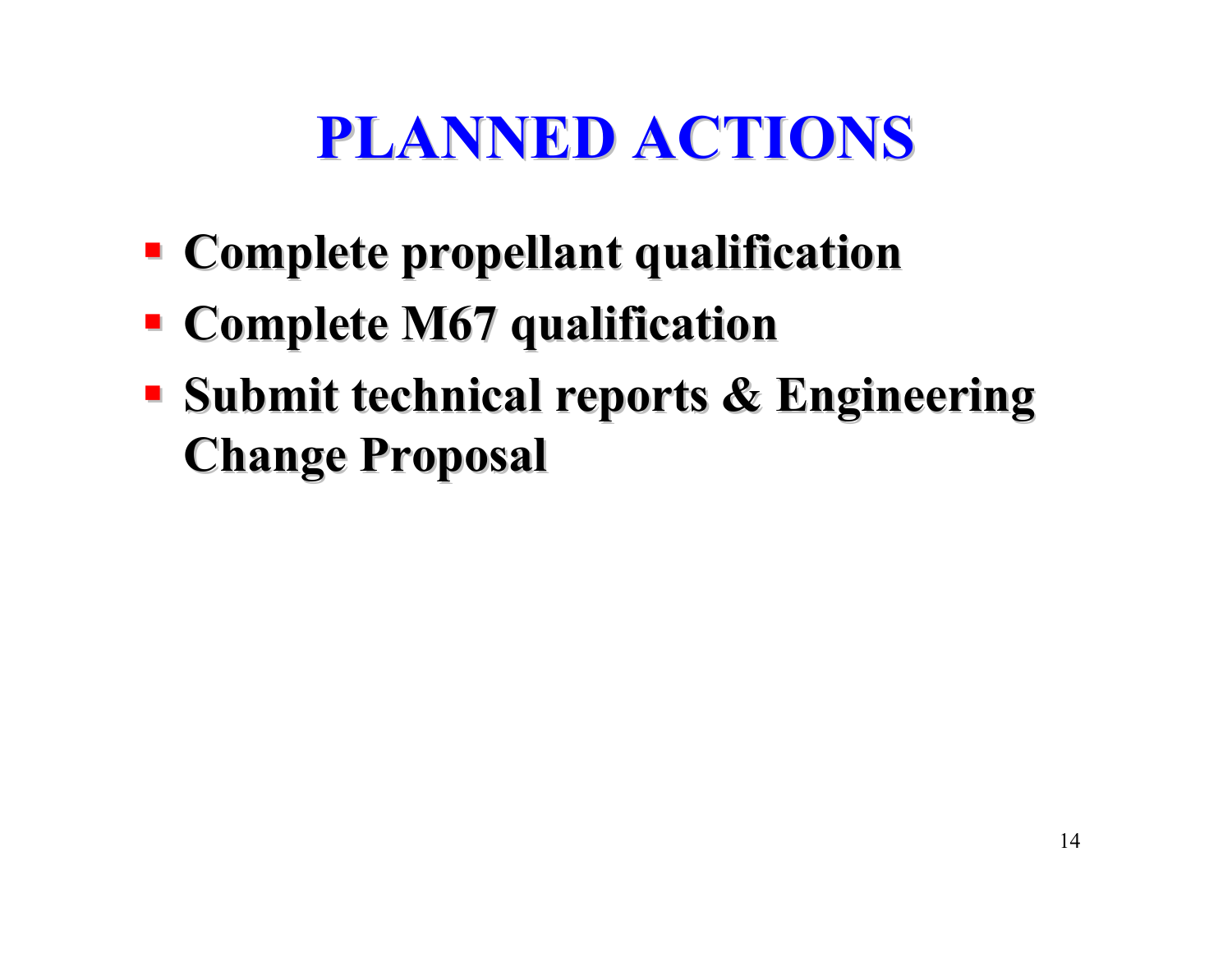# **ACKNOWLEDGEMENTS ACKNOWLEDGEMENTS**

### **FUNDING FUNDING**

- **Acting Deputy Chief of Staff for Ammunition**
- **V** Office of Project Manager for Combat **Ammunition Systems Ammunition Systems**
- <sup>9</sup>**US Army Joint Munitions Command US Army Joint Munitions Command**
- **ENGINEERING & PROJECT MANAGEMENT MANAGEMENT**

<sup>9</sup>**US Army Armament Research, Development US Army Armament Research, Development and Engineering Center at Picatinny (ARDEC)**